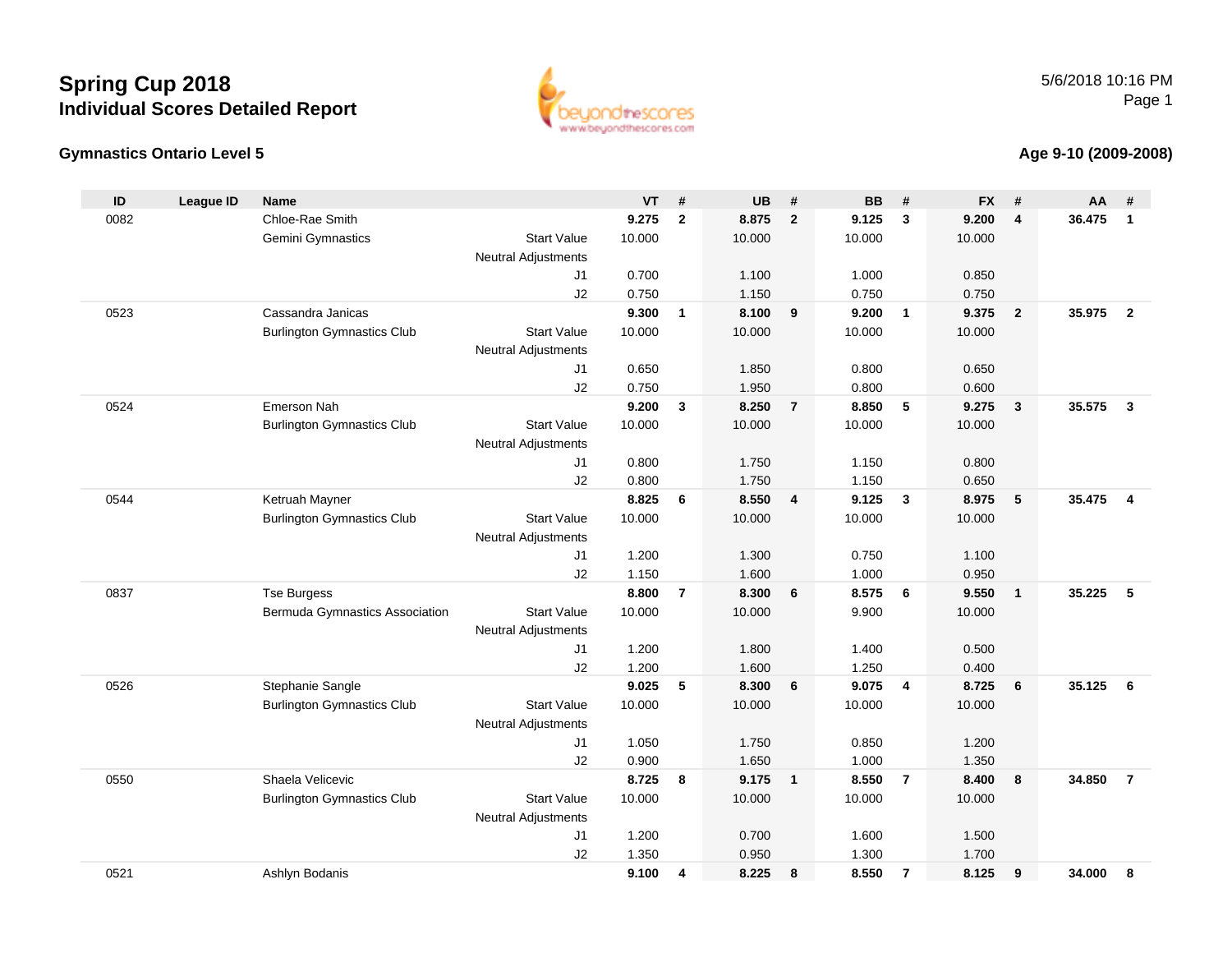

|      | <b>Burlington Gymnastics Club</b> | <b>Start Value</b><br><b>Neutral Adjustments</b> | 10.000 |    | 10.000  | 10.000  |                | 10.000 |                |        |     |
|------|-----------------------------------|--------------------------------------------------|--------|----|---------|---------|----------------|--------|----------------|--------|-----|
|      |                                   | J1                                               | 0.950  |    | 1.650   | 1.550   |                | 1.900  |                |        |     |
|      |                                   | J2                                               | 0.850  |    | 1.900   | 1.350   |                | 1.850  |                |        |     |
| 0543 | Mckenzie Erwin                    |                                                  | 8.100  | 10 | 8.700 3 | 8.500   | 8 <sup>1</sup> | 8.575  | $\overline{7}$ | 33.875 | - 9 |
|      | <b>Burlington Gymnastics Club</b> | <b>Start Value</b>                               | 10.000 |    | 10.000  | 10.000  |                | 10.000 |                |        |     |
|      |                                   | <b>Neutral Adjustments</b>                       |        |    |         |         |                |        |                |        |     |
|      |                                   | J1                                               | 1.900  |    | 1.200   | 1.700   |                | 1.350  |                |        |     |
|      |                                   | J2                                               | 1.900  |    | 1.400   | 1.300   |                | 1.500  |                |        |     |
| 0520 | Kara Attwood                      |                                                  | 8.250  | 9  | 8.500 5 | 9.175 2 |                | 7.350  | 10             | 33.275 | 10  |
|      | <b>Burlington Gymnastics Club</b> | <b>Start Value</b>                               | 10.000 |    | 10.000  | 10.000  |                | 10.000 |                |        |     |
|      |                                   | <b>Neutral Adjustments</b>                       |        |    |         |         |                |        |                |        |     |
|      |                                   | J1                                               | 1.900  |    | 1.350   | 0.900   |                | 2.600  |                |        |     |
|      |                                   | J2                                               | 1.600  |    | 1.650   | 0.750   |                | 2.700  |                |        |     |

### **Gymnastics Ontario Level 5**

**Age 11 (2007)**

| ID   | League ID | <b>Name</b>                       |                            | $VT$ # |                | <b>UB</b> | #              | <b>BB</b> | #              | <b>FX</b> | #              | <b>AA</b> | #              |
|------|-----------|-----------------------------------|----------------------------|--------|----------------|-----------|----------------|-----------|----------------|-----------|----------------|-----------|----------------|
| 0770 |           | Aniyah Broomfield                 |                            | 9.400  | $\mathbf 1$    | 8.775     | 3              | 9.150     | 4              | 9.225     | -1             | 36.550    | 1              |
|      |           | Scarborough Gym Elites            | <b>Start Value</b>         | 10.000 |                | 10.000    |                | 10.000    |                | 10.000    |                |           |                |
|      |           |                                   | <b>Neutral Adjustments</b> |        |                |           |                |           |                |           |                |           |                |
|      |           |                                   | J1                         | 0.500  |                | 1.100     |                | 1.000     |                | 0.700     |                |           |                |
|      |           |                                   | J2                         | 0.700  |                | 1.350     |                | 0.700     |                | 0.850     |                |           |                |
| 0546 |           | Alexia Olejnik                    |                            | 9.250  | $\overline{2}$ | 8.925     | $\overline{2}$ | 9.100     | -5             | 9.150     | $\overline{2}$ | 36.425    | $\overline{2}$ |
|      |           | <b>Burlington Gymnastics Club</b> | <b>Start Value</b>         | 10.000 |                | 10.000    |                | 10.000    |                | 10.000    |                |           |                |
|      |           |                                   | Neutral Adjustments        |        |                |           |                |           |                |           |                |           |                |
|      |           |                                   | J1                         | 0.650  |                | 1.100     |                | 0.900     |                | 0.900     |                |           |                |
|      |           |                                   | J2                         | 0.850  |                | 1.050     |                | 0.900     |                | 0.800     |                |           |                |
| 0079 |           | Olivia Patrick                    |                            | 8.975  | 5              | 9.025     | $\overline{1}$ | 9.450     | $\blacksquare$ | 8.625     | 3              | 36.075    | 3              |
|      |           | <b>Gemini Gymnastics</b>          | <b>Start Value</b>         | 10.000 |                | 10.000    |                | 10.000    |                | 10.000    |                |           |                |
|      |           |                                   | <b>Neutral Adjustments</b> |        |                |           |                |           |                |           |                |           |                |
|      |           |                                   | J1                         | 1.000  |                | 0.900     |                | 0.600     |                | 1.400     |                |           |                |
|      |           |                                   | J2                         | 1.050  |                | 1.050     |                | 0.500     |                | 1.350     |                |           |                |
| 0279 |           | Ella Younie                       |                            | 9.000  | 4              | 7.675     | 5              | 9.275     | 3              | 9.150     | $\overline{2}$ | 35.100    | 4              |
|      |           | Bermuda Gymnastics Association    | <b>Start Value</b>         | 10.000 |                | 10.000    |                | 10.000    |                | 10.000    |                |           |                |
|      |           |                                   | <b>Neutral Adjustments</b> |        |                |           |                |           |                |           |                |           |                |
|      |           |                                   | J1                         | 1.050  |                | 2.300     |                | 0.650     |                | 0.750     |                |           |                |
|      |           |                                   | J2                         | 0.950  |                | 2.350     |                | 0.800     |                | 0.950     |                |           |                |
| 0601 |           | Lauryn Mccrudden                  |                            | 9.075  | 3              | 8.450     | 4              | 8.850     | 6              | 7.325     | 5              | 33.700    | 5              |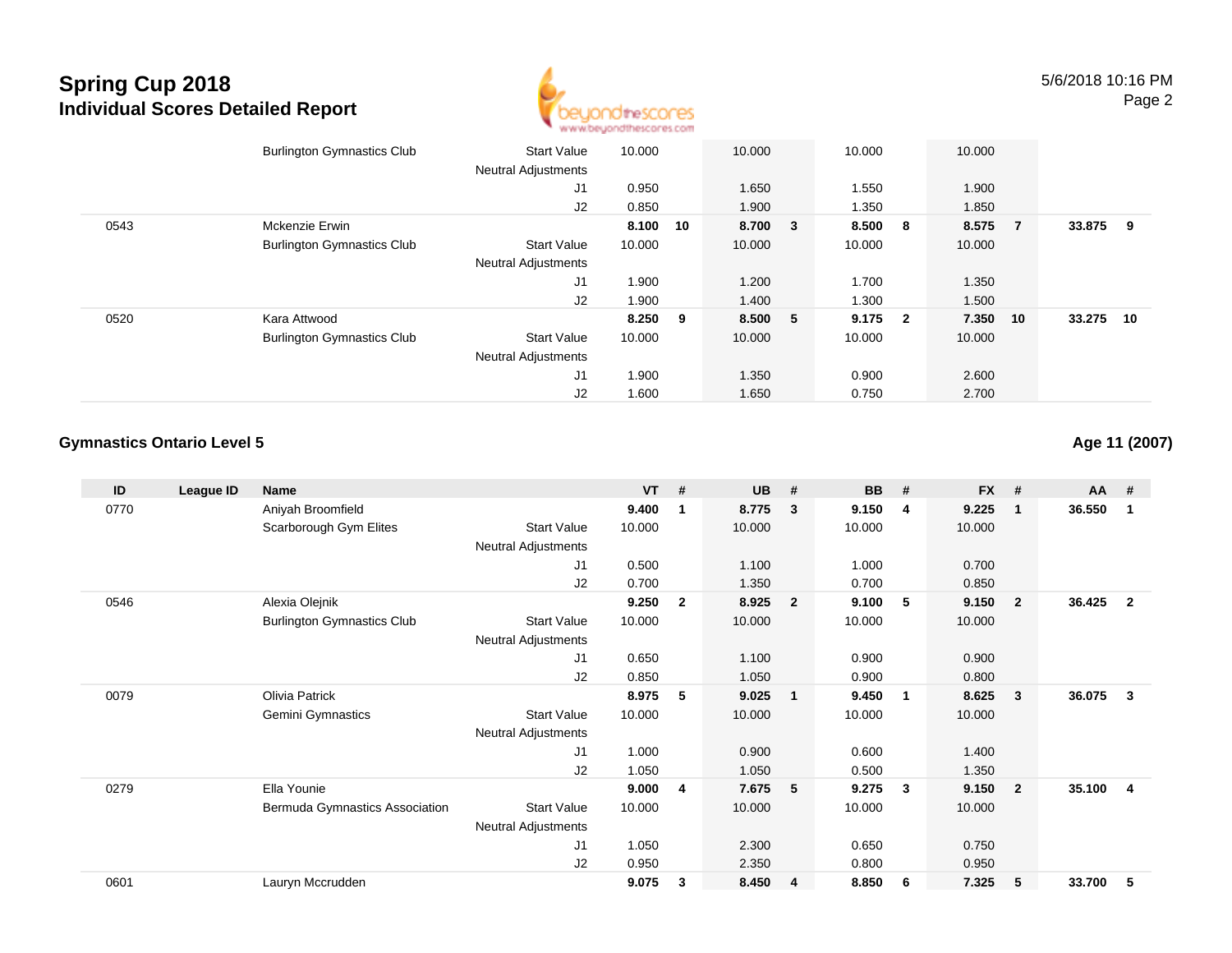

5/6/2018 10:16 PMPage 3

|      | Cambridge Kips                 | <b>Start Value</b><br><b>Neutral Adjustments</b> | 10.000  | 10.000  | 10.000 |     | 10.000 |    |        |     |
|------|--------------------------------|--------------------------------------------------|---------|---------|--------|-----|--------|----|--------|-----|
|      |                                | J1                                               | 0.850   | 1.450   | 1.300  |     | 2.700  |    |        |     |
|      |                                | J2                                               | 1.000   | 1.650   | 1.000  |     | 2.650  |    |        |     |
| 0281 | Kennedy Kowalski               |                                                  | 8.625 6 | 6.700 6 | 9.375  | - 2 | 8.350  | -4 | 33.050 | - 6 |
|      | Bermuda Gymnastics Association | <b>Start Value</b>                               | 10.000  | 10.000  | 10.000 |     | 10.000 |    |        |     |
|      |                                | <b>Neutral Adjustments</b>                       |         |         |        |     |        |    |        |     |
|      |                                | J1                                               | 1.400   | 3.000   | 0.550  |     | 1.700  |    |        |     |
|      |                                | J <sub>2</sub>                                   | 1.350   | 3.600   | 0.700  |     | 1.600  |    |        |     |

#### **Gymnastics Ontario Level 5**

| ID   | League ID             | <b>Name</b>                       |                            | <b>VT</b>    | #              | <b>UB</b> | #                        | <b>BB</b> | #                        | <b>FX</b>    | #                        | AA     | #                        |
|------|-----------------------|-----------------------------------|----------------------------|--------------|----------------|-----------|--------------------------|-----------|--------------------------|--------------|--------------------------|--------|--------------------------|
| 0074 |                       | Sofia Bucholski                   |                            | <b>X.XXX</b> | --             | X.XXX     | $\overline{\phantom{a}}$ | X.XXX     | $\overline{\phantom{a}}$ | <b>X.XXX</b> | $\overline{\phantom{a}}$ | 0.000  | $\overline{\phantom{a}}$ |
| 0076 |                       | Lola Roux                         |                            | 9.100        | 3              | 9.175     | $\overline{1}$           | 9.650     | $\overline{1}$           | 9.375        | $\overline{2}$           | 37.300 | 1                        |
|      |                       | Gemini Gymnastics                 | <b>Start Value</b>         | 10.000       |                | 10.000    |                          | 10.000    |                          | 10.000       |                          |        |                          |
|      |                       |                                   | <b>Neutral Adjustments</b> |              |                |           |                          |           |                          |              |                          |        |                          |
|      |                       |                                   | J1                         | 0.850        |                | 0.900     |                          | 0.300     |                          | 0.650        |                          |        |                          |
|      |                       |                                   | J2                         | 0.950        |                | 0.750     |                          | 0.400     |                          | 0.600        |                          |        |                          |
| 0637 | Gymnastics<br>Ontario | <b>Emilie Carriere</b>            |                            | 9.300        | $\mathbf 1$    | 9.125     | $\overline{\mathbf{2}}$  | 9.025     | - 6                      | 9.650        | $\overline{1}$           | 37.100 | $\overline{2}$           |
|      |                       | Galaxy                            | <b>Start Value</b>         | 10.000       |                | 10.000    |                          | 10.000    |                          | 10.000       |                          |        |                          |
|      |                       |                                   | <b>Neutral Adjustments</b> |              |                |           |                          |           |                          |              |                          |        |                          |
|      |                       |                                   | J1                         | 0.700        |                | 0.800     |                          | 1.050     |                          | 0.300        |                          |        |                          |
|      |                       |                                   | J2                         | 0.700        |                | 0.950     |                          | 0.900     |                          | 0.400        |                          |        |                          |
| 0548 |                       | <b>Teagan Sartor</b>              |                            | 9.150        | $\overline{2}$ | 8.850     | 5                        | 9.225     | $\overline{4}$           | 9.350        | $\overline{3}$           | 36.575 | 3                        |
|      |                       | <b>Burlington Gymnastics Club</b> | <b>Start Value</b>         | 10.000       |                | 10.000    |                          | 10.000    |                          | 10.000       |                          |        |                          |
|      |                       |                                   | <b>Neutral Adjustments</b> |              |                |           |                          |           |                          |              |                          |        |                          |
|      |                       |                                   | J <sub>1</sub>             | 0.950        |                | 1.050     |                          | 0.850     |                          | 0.600        |                          |        |                          |
|      |                       |                                   | J2                         | 0.750        |                | 1.250     |                          | 0.700     |                          | 0.700        |                          |        |                          |
| 0077 |                       | Ella Damiano                      |                            | 8.875        | 5              | 9.100     | $\overline{\mathbf{3}}$  | 9.250     | $\mathbf{3}$             | 9.275        | 5                        | 36.500 | $\overline{4}$           |
|      |                       | Gemini Gymnastics                 | <b>Start Value</b>         | 10.000       |                | 10.000    |                          | 10.000    |                          | 10.000       |                          |        |                          |
|      |                       |                                   | <b>Neutral Adjustments</b> |              |                |           |                          | $-0.100$  |                          |              |                          |        |                          |
|      |                       |                                   | J1                         | 1.150        |                | 0.850     |                          | 0.650     |                          | 0.750        |                          |        |                          |
|      |                       |                                   | J2                         | 1.100        |                | 0.950     |                          | 0.650     |                          | 0.700        |                          |        |                          |
| 0646 | Gymnastics<br>Ontario | Elizabeth McFarland               |                            | 9.075        | 4              | 8.425     | $\overline{7}$           | 9.325     | $\overline{2}$           | 9.325        | $\overline{4}$           | 36.150 | 5                        |
|      |                       | Galaxy                            | <b>Start Value</b>         | 10.000       |                | 10.000    |                          | 10.000    |                          | 10.000       |                          |        |                          |
|      |                       |                                   | <b>Neutral Adjustments</b> |              |                |           |                          |           |                          |              |                          |        |                          |
|      |                       |                                   | J <sub>1</sub>             | 0.950        |                | 1.400     |                          | 0.550     |                          | 0.700        |                          |        |                          |

**Age 12 (2006)**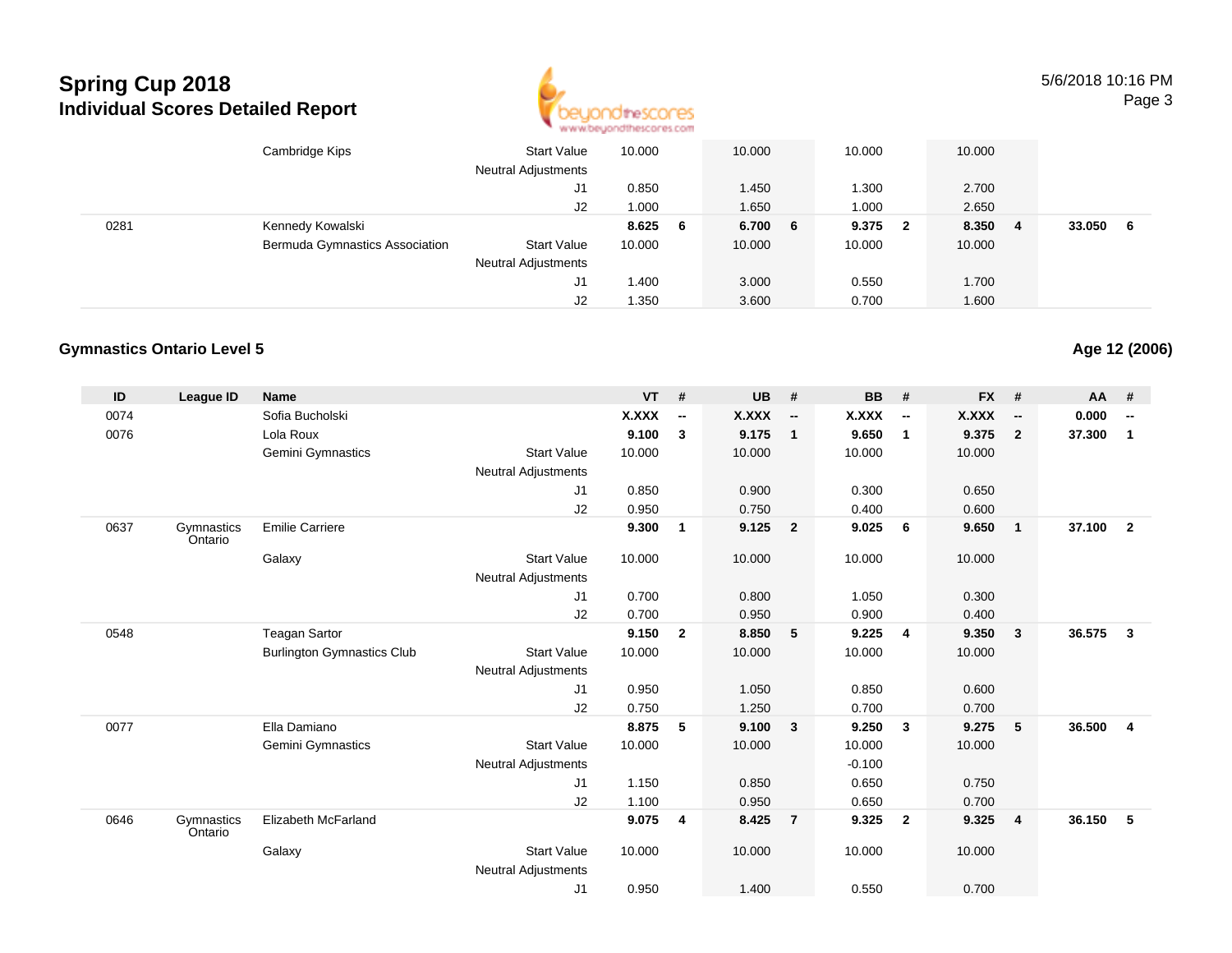

|      |                                | J2                         | 0.900  |              | 1.750   | 0.800    |                | 0.650     |                |          |                |
|------|--------------------------------|----------------------------|--------|--------------|---------|----------|----------------|-----------|----------------|----------|----------------|
| 0776 | Emma McQuaid                   |                            | 9.100  | $\mathbf{3}$ | 8.950 4 | 8.800    | $\overline{7}$ | 9.100 6   |                | 35.950 6 |                |
|      | Scarborough Gym Elites         | <b>Start Value</b>         | 10.000 |              | 10.000  | 10.000   |                | 10.000    |                |          |                |
|      |                                | <b>Neutral Adjustments</b> |        |              |         |          |                |           |                |          |                |
|      |                                | J1                         | 0.900  |              | 1.050   | 1.300    |                | 0.850     |                |          |                |
|      |                                | J2                         | 0.900  |              | 1.050   | 1.100    |                | 0.950     |                |          |                |
| 0333 | Ella Caissie                   |                            | 8.525  | - 6          | 6.400 8 | 8.125 8  |                | 8.650     | $\overline{7}$ | 31.700   | $\overline{7}$ |
|      | <b>Sudbury Laurels</b>         | <b>Start Value</b>         | 10.000 |              | 10.000  | 10.000   |                | 10.000    |                |          |                |
|      |                                | <b>Neutral Adjustments</b> |        |              |         |          |                |           |                |          |                |
|      |                                | J1                         | 1.550  |              | 3.400   | 1.950    |                | 1.300     |                |          |                |
|      |                                | J2                         | 1.400  |              | 3.800   | 1.800    |                | 1.400     |                |          |                |
| 0280 | Sanaa Simmons                  |                            | X.XXX  | $\sim$       | 8.675 6 | 9.175    | -5             | $X.XXX$ - |                | 17.850 8 |                |
|      | Bermuda Gymnastics Association | <b>Start Value</b>         |        |              | 10.000  | 10.000   |                |           |                |          |                |
|      |                                | <b>Neutral Adjustments</b> |        |              |         | $-0.100$ |                |           |                |          |                |
|      |                                | J1                         |        |              | 1.400   | 0.850    |                |           |                |          |                |
|      |                                | J2                         |        |              | 1.250   | 0.600    |                |           |                |          |                |

### **Gymnastics Ontario Level 5**

**Age 13 (2005)**

| ID   | League ID | Name                              |                            | <b>VT</b> | #              | <b>UB</b> | #                       | <b>BB</b> | #                       | <b>FX</b> | #            | $AA$ # |                |
|------|-----------|-----------------------------------|----------------------------|-----------|----------------|-----------|-------------------------|-----------|-------------------------|-----------|--------------|--------|----------------|
| 0078 |           | Annabelle Kortner lacobet         |                            | 8.875     | 4              | 9.425     | -1                      | 9.400     | $\mathbf 1$             | 9.075     | 3            | 36.775 | -1             |
|      |           | Gemini Gymnastics                 | <b>Start Value</b>         | 10.000    |                | 10.000    |                         | 10.000    |                         | 10.000    |              |        |                |
|      |           |                                   | Neutral Adjustments        |           |                |           |                         |           |                         |           |              |        |                |
|      |           |                                   | J1                         | 1.150     |                | 0.550     |                         | 0.500     |                         | 1.000     |              |        |                |
|      |           |                                   | J2                         | 1.100     |                | 0.600     |                         | 0.700     |                         | 0.850     |              |        |                |
| 0083 |           | Faith McHardy                     |                            | 9.075     | 1              | 8.675     | $\overline{4}$          | 9.375     | $\overline{\mathbf{2}}$ | 9.200     | $\mathbf{2}$ | 36.325 | $\overline{2}$ |
|      |           | Gemini Gymnastics                 | <b>Start Value</b>         | 10.000    |                | 10.000    |                         | 10.000    |                         | 10.000    |              |        |                |
|      |           |                                   | Neutral Adjustments        |           |                |           |                         |           |                         |           |              |        |                |
|      |           |                                   | J1                         | 0.900     |                | 1.200     |                         | 0.650     |                         | 0.850     |              |        |                |
|      |           |                                   | J2                         | 0.950     |                | 1.450     |                         | 0.600     |                         | 0.750     |              |        |                |
| 0549 |           | Megan Thomson                     |                            | 9.050     | $\overline{2}$ | 8.950     | $\overline{\mathbf{2}}$ | 9.350     | - 3                     | 8.750     | 6            | 36.100 | 3              |
|      |           | <b>Burlington Gymnastics Club</b> | <b>Start Value</b>         | 10.000    |                | 10.000    |                         | 10.000    |                         | 10.000    |              |        |                |
|      |           |                                   | <b>Neutral Adjustments</b> |           |                |           |                         |           |                         |           |              |        |                |
|      |           |                                   | J <sub>1</sub>             | 1.050     |                | 1.000     |                         | 0.650     |                         | 1.300     |              |        |                |
|      |           |                                   | J <sub>2</sub>             | 0.850     |                | 1.100     |                         | 0.650     |                         | 1.200     |              |        |                |
| 0075 |           | Rosie McCarthy                    |                            | 8.900     | 3              | 8.475     | 6                       | 8.300     | - 6                     | 8.850     | 5            | 34.525 | $\overline{4}$ |
|      |           | Gemini Gymnastics                 | Start Value                | 10.000    |                | 10.000    |                         | 10.000    |                         | 10.000    |              |        |                |
|      |           |                                   | <b>Neutral Adjustments</b> |           |                |           |                         |           |                         |           |              |        |                |
|      |           |                                   | J <sub>1</sub>             | 1.200     |                | 1.550     |                         | 1.950     |                         | 1.150     |              |        |                |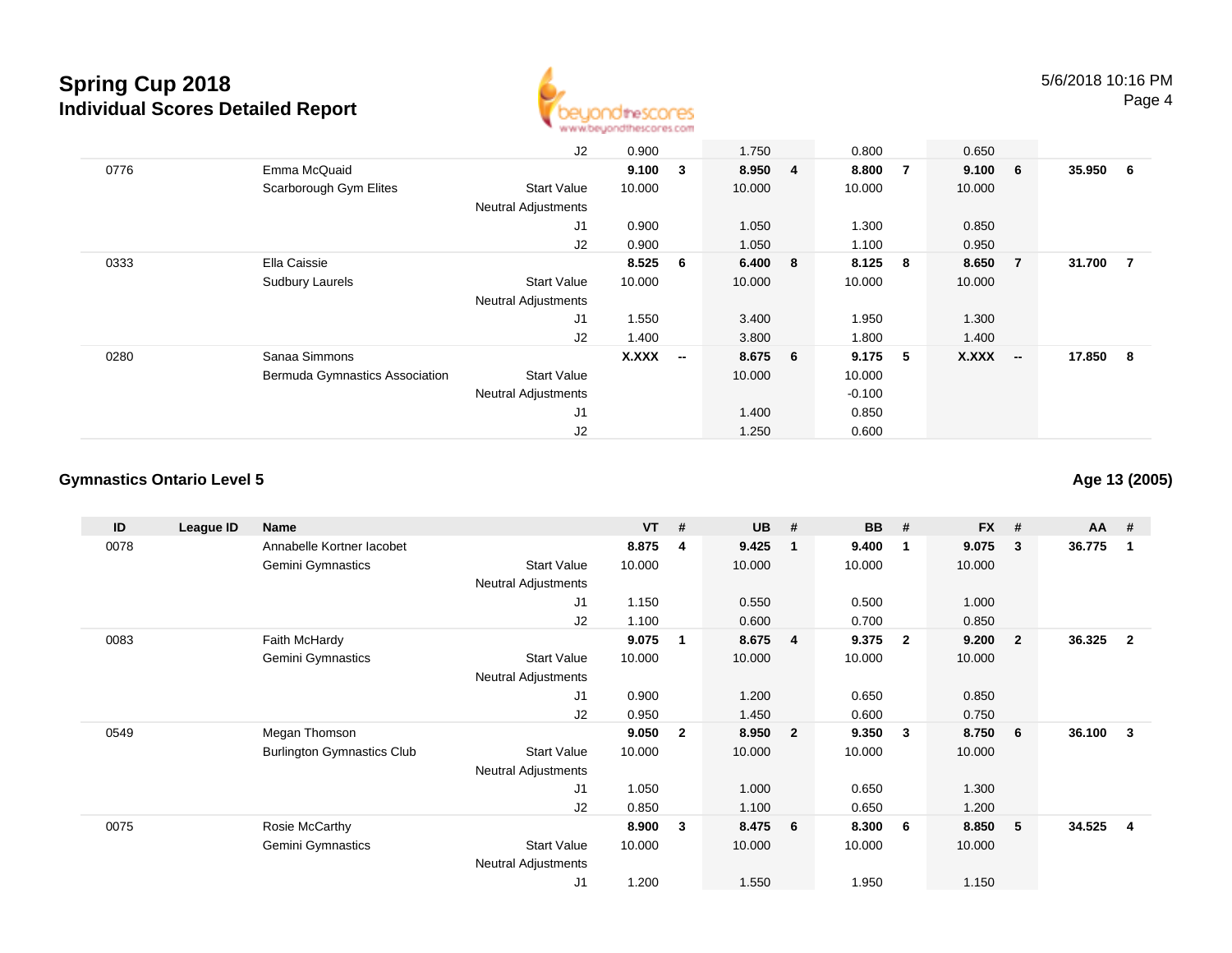

|      |                        | J2                         | 1.000  |                          | 1.500   |                | 1.450  |                | 1.150  |                |        |                |
|------|------------------------|----------------------------|--------|--------------------------|---------|----------------|--------|----------------|--------|----------------|--------|----------------|
| 0339 | Jordyn Vildis          |                            | 8.500  | 5                        | 8.625 5 |                | 8.125  | $\overline{7}$ | 9.250  | $\blacksquare$ | 34.500 | - 5            |
|      | Sudbury Laurels        | <b>Start Value</b>         | 10.000 |                          | 10.000  |                | 10.000 |                | 10.000 |                |        |                |
|      |                        | <b>Neutral Adjustments</b> |        |                          |         |                |        |                |        |                |        |                |
|      |                        | J <sub>1</sub>             | 1.600  |                          | 1.300   |                | 2.000  |                | 0.700  |                |        |                |
|      |                        | J2                         | 1.400  |                          | 1.450   |                | 1.750  |                | 0.800  |                |        |                |
| 0782 | Ela Seifert            |                            | 8.475  | - 6                      | 8.750 3 |                | 9.125  | $\overline{4}$ | 7.650  | $\overline{7}$ | 34.000 | - 6            |
|      | Scarborough Gym Elites | <b>Start Value</b>         | 10.000 |                          | 10.000  |                | 10.000 |                | 10.000 |                |        |                |
|      |                        | <b>Neutral Adjustments</b> |        |                          |         |                |        |                |        |                |        |                |
|      |                        | J <sub>1</sub>             | 1.450  |                          | 1.150   |                | 0.900  |                | 2.450  |                |        |                |
|      |                        | J2                         | 1.600  |                          | 1.350   |                | 0.850  |                | 2.250  |                |        |                |
| 0320 | Victoria Riutta        |                            | X.XXX  | $\overline{\phantom{a}}$ | 7.100   | $\overline{7}$ | 8.350  | 5              | 8.875  | $\overline{4}$ | 24.325 | $\overline{7}$ |
|      | Sudbury Laurels        | <b>Start Value</b>         |        |                          | 10.000  |                | 10.000 |                | 10.000 |                |        |                |
|      |                        | <b>Neutral Adjustments</b> |        |                          |         |                |        |                |        |                |        |                |
|      |                        | J1                         |        |                          | 2.700   |                | 1.750  |                | 1.050  |                |        |                |
|      |                        | J2                         |        |                          | 3.100   |                | 1.550  |                | 1.200  |                |        |                |

### **Gymnastics Ontario Level 5**

**Age 14+ (2004+)**

| ID   | League ID             | Name                              |                            | <b>VT</b> | #                        | <b>UB</b> | - #                      | <b>BB</b> | #                        | <b>FX</b> | #                        | $AA$ # |                          |
|------|-----------------------|-----------------------------------|----------------------------|-----------|--------------------------|-----------|--------------------------|-----------|--------------------------|-----------|--------------------------|--------|--------------------------|
| 0790 |                       | <b>Chenelle Bedward</b>           |                            | X.XXX     | $\overline{\phantom{a}}$ | X.XXX     | $\overline{\phantom{a}}$ | X.XXX     | $\overline{\phantom{a}}$ | X.XXX     | $\overline{\phantom{a}}$ | 0.000  | $\overline{\phantom{a}}$ |
| 0651 | Gymnastics<br>Ontario | Rachel McAslan                    |                            | 9.400     | $\mathbf 1$              | 9.525     | $\overline{1}$           | 9.425     | $\overline{\mathbf{1}}$  | 9.175     | $\overline{2}$           | 37.525 | 1                        |
|      |                       | Galaxy                            | <b>Start Value</b>         | 10.000    |                          | 10.000    |                          | 10.000    |                          | 10.000    |                          |        |                          |
|      |                       |                                   | Neutral Adjustments        |           |                          |           |                          |           |                          |           |                          |        |                          |
|      |                       |                                   | J1                         | 0.600     |                          | 0.450     |                          | 0.550     |                          | 0.800     |                          |        |                          |
|      |                       |                                   | J2                         | 0.600     |                          | 0.500     |                          | 0.600     |                          | 0.850     |                          |        |                          |
| 0654 | Gymnastics<br>Ontario | Kathleen Robson                   |                            | 9.200     | $\mathbf{2}$             | 9.475     | $\overline{\phantom{a}}$ | 9.150     | $\overline{\mathbf{4}}$  | 9.250     | $\mathbf{1}$             | 37.075 | $\overline{2}$           |
|      |                       | Galaxy                            | <b>Start Value</b>         | 10.000    |                          | 10.000    |                          | 10.000    |                          | 10.000    |                          |        |                          |
|      |                       |                                   | <b>Neutral Adjustments</b> |           |                          |           |                          |           |                          |           |                          |        |                          |
|      |                       |                                   | J1                         | 0.850     |                          | 0.500     |                          | 0.800     |                          | 0.650     |                          |        |                          |
|      |                       |                                   | J2                         | 0.750     |                          | 0.550     |                          | 0.900     |                          | 0.850     |                          |        |                          |
| 0081 |                       | Mackenzie Kennedy                 |                            | 9.175     | 3                        | 8.950     | $\overline{4}$           | 8.600     | 9                        | 9.025     | $\overline{4}$           | 35.750 | 3                        |
|      |                       | Gemini Gymnastics                 | <b>Start Value</b>         | 10.000    |                          | 10.000    |                          | 10.000    |                          | 10.000    |                          |        |                          |
|      |                       |                                   | Neutral Adjustments        |           |                          |           |                          | $-0.100$  |                          |           |                          |        |                          |
|      |                       |                                   | J <sub>1</sub>             | 0.900     |                          | 1.100     |                          | 1.500     |                          | 0.950     |                          |        |                          |
|      |                       |                                   | J2                         | 0.750     |                          | 1.000     |                          | 1.100     |                          | 1.000     |                          |        |                          |
| 0547 |                       | Lauren Pearson                    |                            | 8.950     | 6                        | 9.125     | $\overline{\mathbf{3}}$  | 8.625     | -8                       | 9.025     | 4                        | 35.725 | 4                        |
|      |                       | <b>Burlington Gymnastics Club</b> | <b>Start Value</b>         | 10.000    |                          | 10.000    |                          | 10.000    |                          | 10.000    |                          |        |                          |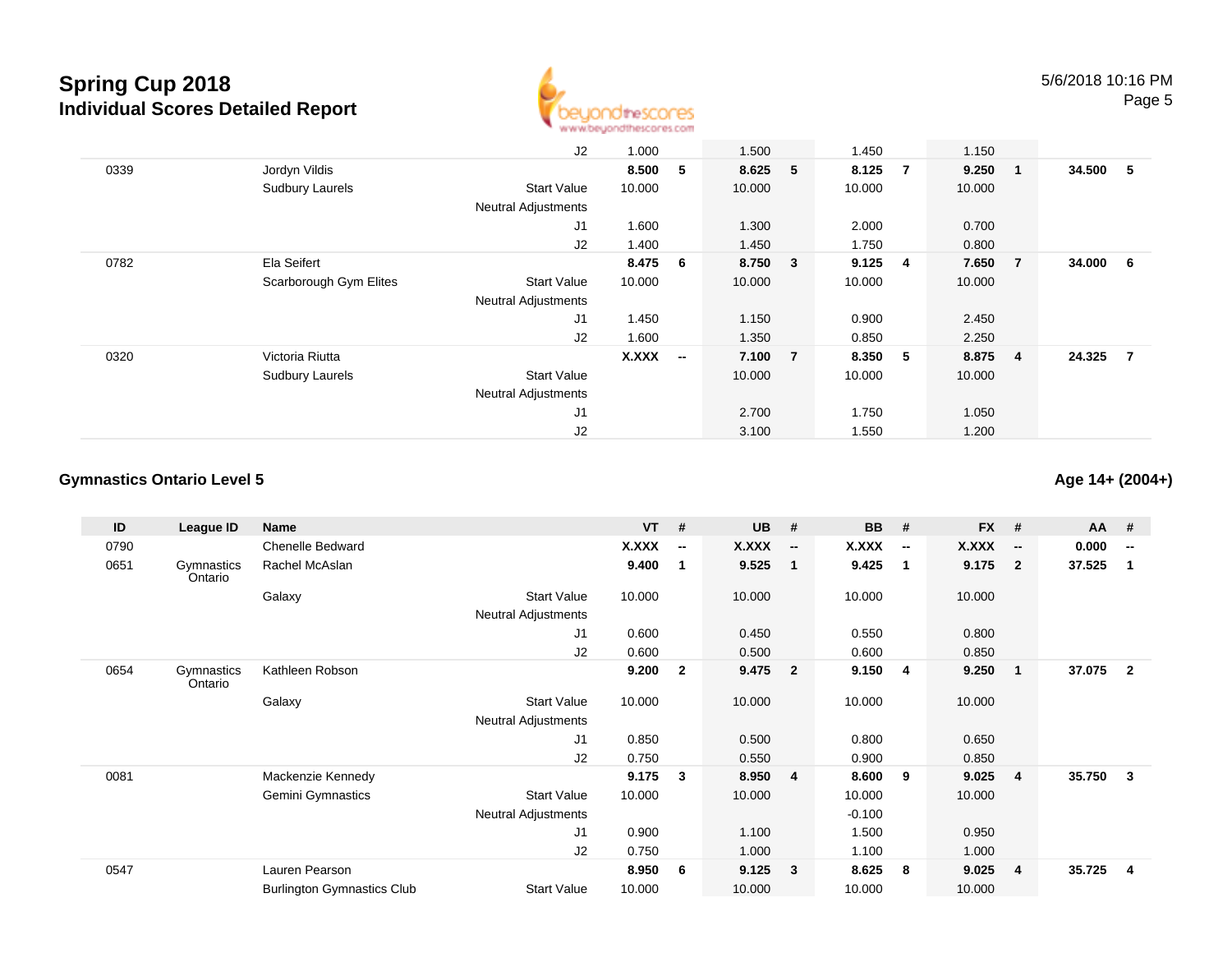

|      |                       |                                   | <b>Neutral Adjustments</b> |        |                |          |                         | $-0.100$ |                         |        |                |          |                 |
|------|-----------------------|-----------------------------------|----------------------------|--------|----------------|----------|-------------------------|----------|-------------------------|--------|----------------|----------|-----------------|
|      |                       |                                   | J1                         | 1.000  |                | 0.850    |                         | 1.350    |                         | 1.050  |                |          |                 |
|      |                       |                                   | J2                         | 1.100  |                | 0.900    |                         | 1.200    |                         | 0.900  |                |          |                 |
| 0545 |                       | Julia Mehdian                     |                            | 8.975  | 5              | 8.575    | $6\phantom{1}6$         | 9.050    | 5                       | 8.650  | $\overline{7}$ | 35.250   | 5               |
|      |                       | <b>Burlington Gymnastics Club</b> | <b>Start Value</b>         | 10.000 |                | 10.000   |                         | 10.000   |                         | 10.000 |                |          |                 |
|      |                       |                                   | <b>Neutral Adjustments</b> |        |                |          |                         |          |                         |        |                |          |                 |
|      |                       |                                   | J1                         | 1.050  |                | 1.300    |                         | 1.000    |                         | 1.500  |                |          |                 |
|      |                       |                                   | J2                         | 1.000  |                | 1.550    |                         | 0.900    |                         | 1.200  |                |          |                 |
| 0225 |                       | Lauren Conrad                     |                            | 8.950  | 6              | 7.925    | 8                       | 9.350    | $\overline{2}$          | 8.950  | $\sqrt{5}$     | 35.175 6 |                 |
|      |                       | Woodstock Gym Club                | <b>Start Value</b>         | 10.000 |                | 10.000   |                         | 10.000   |                         | 10.000 |                |          |                 |
|      |                       |                                   | <b>Neutral Adjustments</b> |        |                |          |                         |          |                         |        |                |          |                 |
|      |                       |                                   | J1                         | 1.000  |                | 1.900    |                         | 0.750    |                         | 1.150  |                |          |                 |
|      |                       |                                   | J2                         | 1.100  |                | 2.250    |                         | 0.550    |                         | 0.950  |                |          |                 |
| 0653 | Gymnastics<br>Ontario | Tashai Gardner                    |                            | 9.175  | $\mathbf{3}$   | 7.775    | $\overline{\mathbf{9}}$ | 9.150    | 4                       | 9.075  | $\mathbf{3}$   | 35.175   | $6\overline{6}$ |
|      |                       | Galaxy                            | <b>Start Value</b>         | 10.000 |                | 10.000   |                         | 10.000   |                         | 10.000 |                |          |                 |
|      |                       |                                   | Neutral Adjustments        |        |                |          |                         |          |                         |        |                |          |                 |
|      |                       |                                   | J1                         | 0.750  |                | 2.000    |                         | 0.800    |                         | 0.950  |                |          |                 |
|      |                       |                                   | J2                         | 0.900  |                | 2.450    |                         | 0.900    |                         | 0.900  |                |          |                 |
| 0080 |                       | Madelyn Berthelot                 |                            | 8.850  | $\overline{7}$ | 8.675    | 5                       | 8.975    | $6\phantom{1}6$         | 8.650  | $\overline{7}$ | 35.150   | $\overline{7}$  |
|      |                       | Gemini Gymnastics                 | <b>Start Value</b>         | 10.000 |                | 10.000   |                         | 10.000   |                         | 10.000 |                |          |                 |
|      |                       |                                   | <b>Neutral Adjustments</b> |        |                |          |                         |          |                         |        |                |          |                 |
|      |                       |                                   | J1                         | 1.300  |                | 1.450    |                         | 1.200    |                         | 1.300  |                |          |                 |
|      |                       |                                   | J2                         | 1.000  |                | 1.200    |                         | 0.850    |                         | 1.400  |                |          |                 |
| 0656 | Gymnastics<br>Ontario | Paula Florez                      |                            | 9.175  | 3              | 8.100    | $\overline{7}$          | 8.700    | $\overline{7}$          | 9.175  | $\overline{2}$ | 35.150   | $\overline{7}$  |
|      |                       | Galaxy                            | <b>Start Value</b>         | 10.000 |                | 10.000   |                         | 10.000   |                         | 10.000 |                |          |                 |
|      |                       |                                   | <b>Neutral Adjustments</b> |        |                |          |                         |          |                         |        |                |          |                 |
|      |                       |                                   | J1                         | 0.900  |                | 1.700    |                         | 1.400    |                         | 0.750  |                |          |                 |
|      |                       |                                   | J2                         | 0.750  |                | 2.100    |                         | 1.200    |                         | 0.900  |                |          |                 |
| 0226 |                       | Megan Patry                       |                            | 8.825  | 8              | 7.700 10 |                         | 9.225    | $\overline{\mathbf{3}}$ | 8.850  | 6              | 34.600   | 8               |
|      |                       | Woodstock Gym Club                | <b>Start Value</b>         | 10.000 |                | 10.000   |                         | 10.000   |                         | 10.000 |                |          |                 |
|      |                       |                                   | <b>Neutral Adjustments</b> |        |                |          |                         |          |                         |        |                |          |                 |
|      |                       |                                   | J1                         | 1.250  |                | 2.200    |                         | 0.650    |                         | 1.100  |                |          |                 |
|      |                       |                                   | J2                         | 1.100  |                | 2.400    |                         | 0.900    |                         | 1.200  |                |          |                 |
| 0224 |                       | <b>Addison Bartik</b>             |                            | 9.050  | 4              | 6.700    | 11                      | 8.250    | 10                      | 8.400  | 8              | 32.400   | 9               |
|      |                       | Woodstock Gym Club                | <b>Start Value</b>         | 10.000 |                | 10.000   |                         | 10.000   |                         | 10.000 |                |          |                 |
|      |                       |                                   | <b>Neutral Adjustments</b> |        |                |          |                         |          |                         |        |                |          |                 |
|      |                       |                                   | J1                         | 0.900  |                | 3.400    |                         | 1.800    |                         | 1.500  |                |          |                 |
|      |                       |                                   | J2                         | 1.000  |                | 3.200    |                         | 1.700    |                         | 1.700  |                |          |                 |